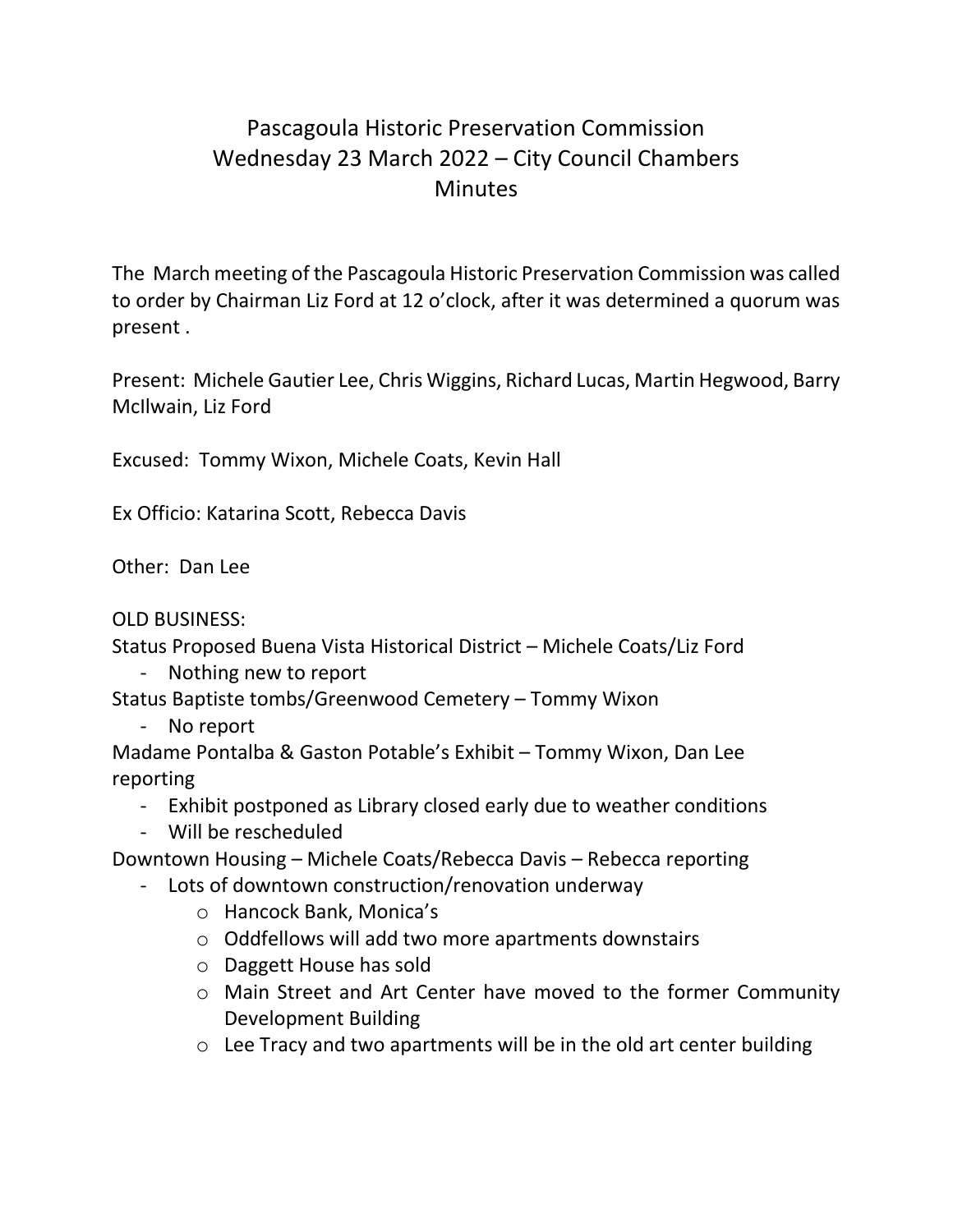LaPointe-Krebs House/LP-K Foundation – Liz Ford

- Dwayne Coats has been hired as Administrator, and is doing a fantastic job
- Fete planning meeting will be on the  $30<sup>th</sup> 6:00$  PM, at the Country Club
- Work Day 8 to 12 Saturday April 23 Day will start with beignets and coffee at 8 AM
- Hugo Krebs' Birthday Bash will be he  $14<sup>th</sup>$  of May 1 to 4 PM Family fun Day
- Lime Burn on Tuesday 12 May at Point Park

WWII Heritage City – Martin Hegwood

- Martin has been in contact with the Dale Center (War Heritage Think Tank) at USM and was referred to Doug Bristol, retired Military Professor who is very interested in the project
- The NPS is restructuring the program, but we will not have to resubmit our application

Status of the Navy Houses marker – Liz ford

- The marker is still in front of the Hulls House
- Katarina said to send her the information re correct location of the marker, as well as the other two, and she will get the information to Public Works.

Pascagoula Depot – Kevin Hall, Katarina Scott reported

Expect the funding will be forthcoming

Jackson County Historical & Genealogical Society – Dan Lee

- Mississippi Heritage Trust is scheduled to present the program on Oldfields at the April meeting of the Society
- Contract has been let for the roof replacement at Oldfields
- MHT's annual preservation conference is scheduled for June 9 & 10 in Raymond
- Dan expects to be replaced as President, and new Officers elected next month

## NEW BUSINESS:

Possible Nominations for National Register Listing:

- Michele Coats would like to see the Anola Club be listed
- Chris Wiggins would like to encourage the Little Theater Building owned by the American Legion be considered

CLG Training in 2022

- Training will take place four Tuesdays in August location TBD.
	- o Liz told Michele we would be glad to host one of the sessions